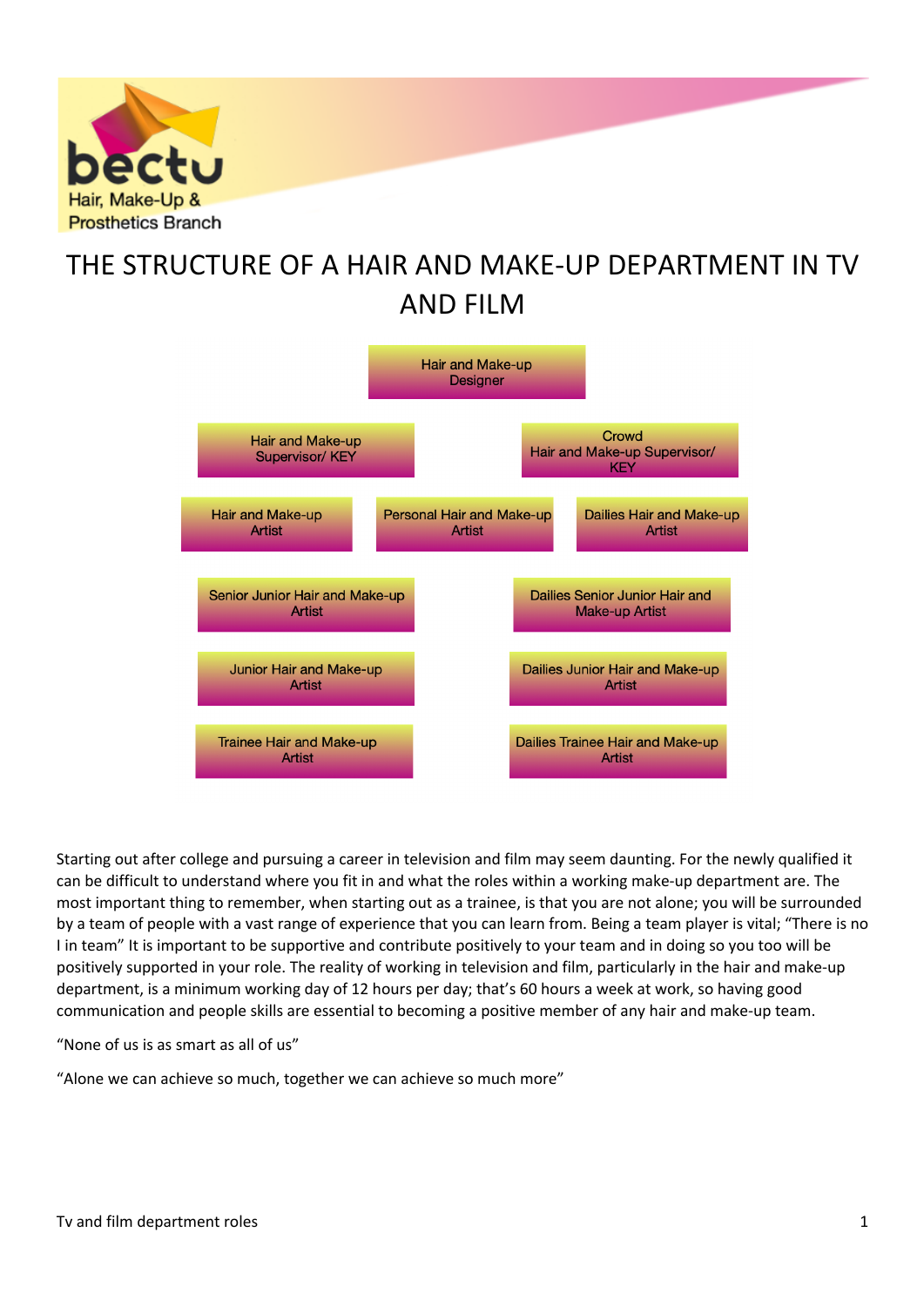

#### **Hair and Make-up Designer**

In film and TV drama, hair and make-up designers help actors to bring their characters to life by using wigs, hair, prosthetics and make-up to create the character's look. In pre-production they will work with the director to understand the style and look of the story, as well as the looks for each character. The hair and make-up designer will then break down the script, noting the hair and make-up requirements for each point of the story. After this is done the next step is to work out who they need to recruit for their team and what skills these potential candidates should have to ensure the team as a whole can meet the make-up demands of the production. The hair and make-up designer is also responsible for arranging actor's appointments for make-up tests, wig fittings, life casts, prosthetic and dental appointments, if their specific make-up looks requires any of these elements. It is also the responsibility of the hair and make-up designer to manage their budget and keep track of the department's spending. Once principal photography is underway they are often one of the first people to arrive in the morning to lead the makeup call and ensure it runs to schedule, so that the cast arrive on time to set. In addition to looking after their own actors and ensuring their continuity, it is also the designer's responsibility to attend production meetings to discuss the practicality of all the make-up elements in the script. The designer will also liaise with the second assistant director to arrange hair and make-up call times for the following day's call sheet. On larger feature films it is often the case that the department is split so that there is both a hair designer and a make-up designer who lead separate teams covering only one aspect of each actors look. This is particularly common in the USA due to their union structure. On smaller productions, however, and particularly in television, the hair and make-up designer and their team will cover both the hair and the make-up needs of the production. The hair and make-up designer is also responsible for managing, supporting, motivating and contributing towards a pleasant working environment for their team.

#### **Professional Qualities of a Hair and Make-up Designer**

• Usually, hair and make-up designers are highly skilled in a broad range of skills such as glamour and corrective make-up; cutting and colouring hair; setting and dressing wigs; applying hair extensions and facial hair; ageing the face, hands and neck; casualty make-ups and prosthetic application.

• Hair and make-up designers have a thorough understanding of hair and make-up throughout the ages. This essential knowledge is coupled with effective research skills.

• Strong communication skills are incredibly important skills for a hair and make-up designer. They need to be able to effectively communicate with their team to ensure they understand the director's vision and intended style. Strong communication skills also aid hair and make-up designers in talking to the cast and are essential for putting the actors at ease, building a rapport and a strong sense of trust.

• Organisation skills are also incredibly important. This is particularly vital when scheduling actors' make-up specific appointments, haircuts, hair colouring and fittings around the shooting schedule. All of that on top of balancing the department budget, scheduling daily make-up calls, and breaking down script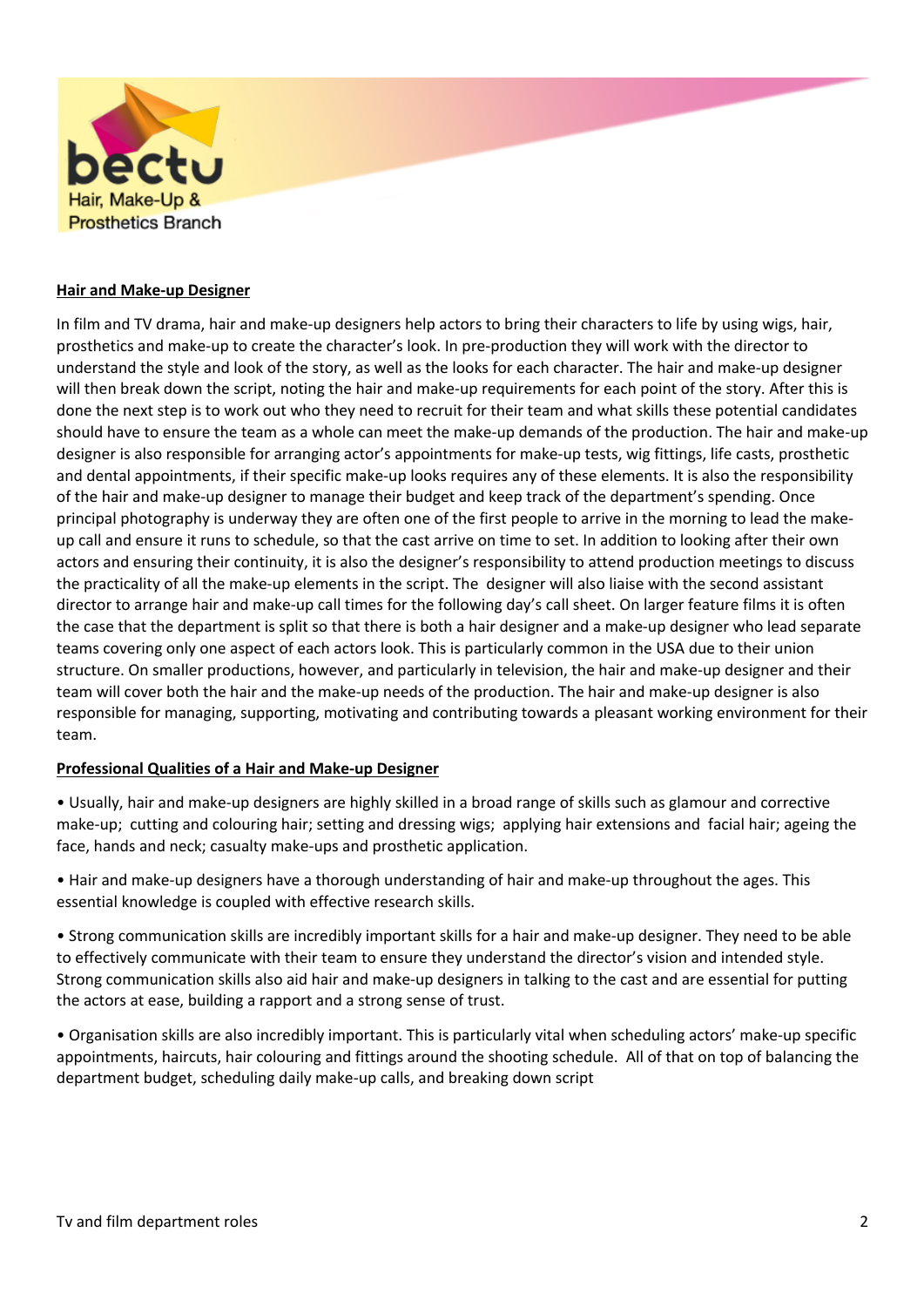

# **Hair and Make-up Supervisor / Key Hair and Make-up Artist**

The hair and make-up supervisor is second in command to the hair and make-up designer. The hair and makeup supervisor will often be the first member of the team to be brought on board and will usually start working with the designer during the pre-production period before principal photography begins. The hair and make-up supervisor will often assist the designer with organising the required wigs, haircuts, hair colouring, prosthetics, facial hair fittings and make-up tests for actors prior to principal photography. In pre-production the hair and make-up supervisor will work with the designer to understand the overall style and look of the script as well as the looks for each character. The Supervisor will usually also assist the designer with preparing make-up requirements, setting and dressing wigs, creating mood-boards, ordering stock and getting the make-up truck or make-up room set up ready for filming. Once principal photography is underway, the hair and make-up supervisor becomes the team's next source of guidance and leadership should the designer be in a meeting, fitting or doing a test make-up. For all intents and purposes the hair and make-up supervisor is the designer's right hand person and will aid them with script breakdowns, scheduling, maintaining the budget, keeping track of hours worked by the team and will attend meetings in the designer's place if required. Like the designer, the hair and make-up supervisor will often be one of the first to arrive in the morning to participate in the make-up call and prepare their allocated actors for the day's filming.

On top of looking after their own actors and keeping their continuity, it is also the hair and make-up supervisor's responsibility to know of any make-up changes for each days filming and be aware of all characters key continuity points. The hair and make-up supervisor will also liaise with the second assistant director to arrange make-up call times for the following day's call sheet if the designer is unavailable.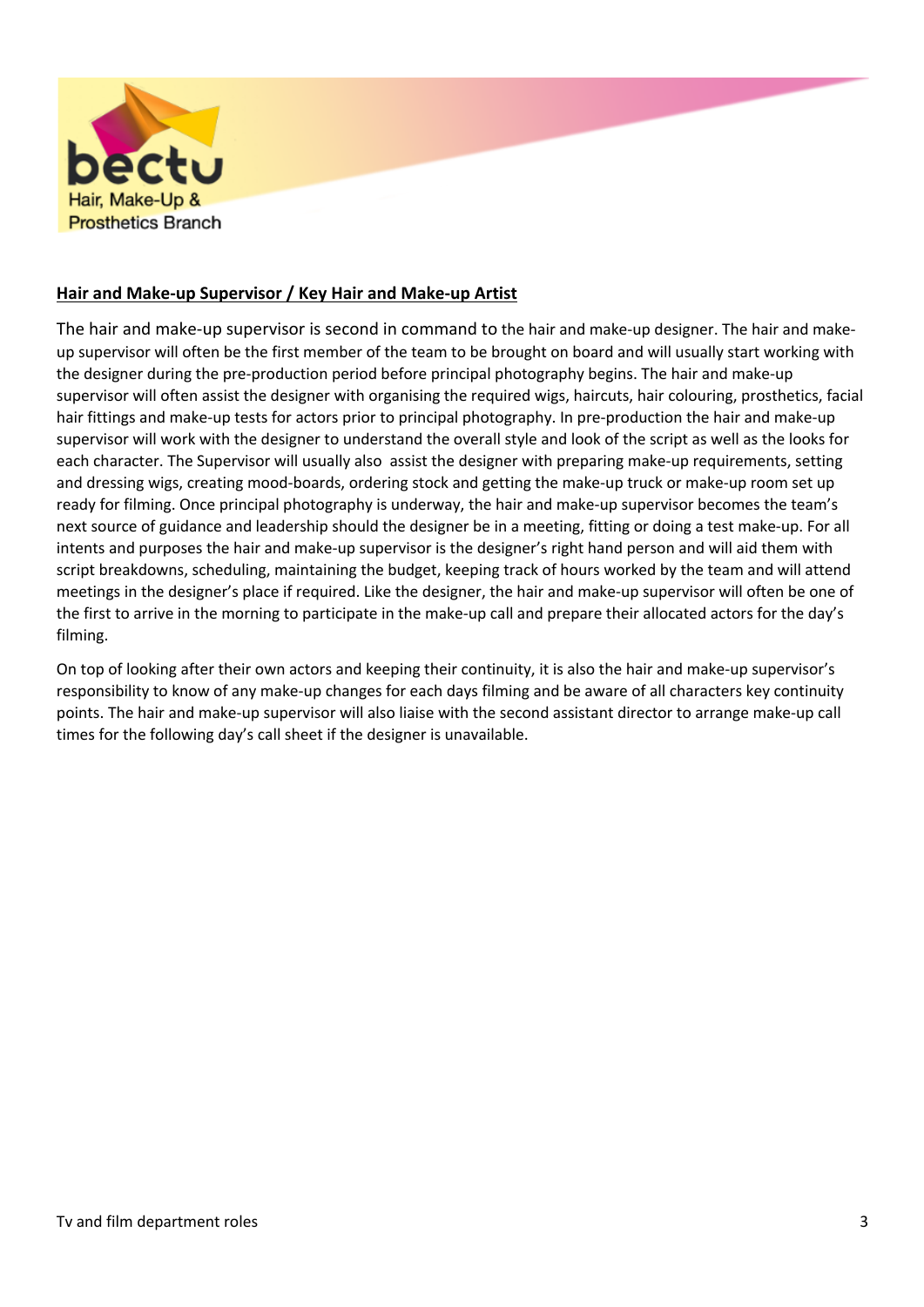

### **Crowd Hair and Make-up Supervisor**

It is not unusual for the make-up supervisor to take on the role of crowd supervisor, particularly on small television jobs where there are very small numbers of supporting artists (SAs). On larger television jobs and big films, the roles are often split so there will be a supervisor for the principal make-up team and a crowd supervisor to oversee the make-up and hair requirements for the supporting artists, stunt performers, horse riders and cast stunt doubles. The crowd supervisor will normally start a job by assessing the crowd numbers for each filming day on the shooting schedule. They will then decide how many artists, juniors and trainees they will need as their core team to realise the designer's vision, get all the crowd performers ready on time and ensure that everything runs smoothly. The crowd supervisor will take the designer's requirements for the look and arrange for any look-specific items such as hairpieces, wigs, facial hair and tattoos to be hired or purchased. Prior to the first day of fittings the crowd supervisor works closely with the assistant directors (ADs) to choose supporting artists to suit the look and roles they will need from a "look book", which normally contains brief profiles of individual SAs, including a portrait photo and a short list of their physical characteristics, height etc. The level of input given to crowd supervisors at this stage is usually dependent on the size and budget of the production. On smaller productions it will often be done just by the 3<sup>rd</sup> AD, unless the character in question has specific make-up requirements or costume considerations. Once that process is complete, the list of selected SAs will be sent to casting for fitting dates to be arranged. On the day of their fitting each SA will be made-up as their allotted character by the hair and make-up team, overseen by the crowd supervisor, to ensure that the desired overall look is achieved. By the end of the fittings each SA, stunt performer, horse rider and stunt double will have a file, called a fittings sheet, with photos of their completed look attached, to serve as a record for the artists who will be making them up on the day of filming.

Crowd rooms can be huge operations and on big films it is not uncommon for crowd supervisors to be in charge of two units running at the same time in different locations. Often fittings for future filming days will have to be done whilst filming on other scenes is underway and the crowd supervisor will be required to assess and hire the staff needed to do the crowd make-up call, support filming and also do fittings. To make things even more difficult it is very common that filming will be taking place in one location and fittings in another, maybe even in a different country! It is the crowd supervisor's job to ensure this all runs like clockwork by organising, planning ahead and hiring the right people with the necessary skills to do the job. The crowd supervisor also works very closely with the locations department to ensure adequate space is available for the number of staff and equipment required for every crowd day in each given location. Often, on big crowd days, crowd make-up teams will work in huge marquees (tents), as locations for filming may not have adequate buildings to serve as a crowd room. The crowd supervisor will design floor plans for how the make-up stations should be set out, where stock should be positioned and where fitting sheets should be issued to crowd performers as they enter. This is all vital to making the temporary workplace function efficiently and to control the flow of people. The crowd supervisor will also need to arrange, with the locations department, in advance any additional requirements for the crowd room, such as heaters, air conditioning units, sinks and washing facilities for the de-rig at the end of the day. Once all this is finalised the crowd supervisor will delegate responsibility to senior members of their team to travel ahead to set up the crowd room at the next location a day or two before filming is due to commence. A few days before any big crowd days are due to be filmed the crowd supervisor will usually send out a brief kit list out so that the dailies know what kit they will need to bring.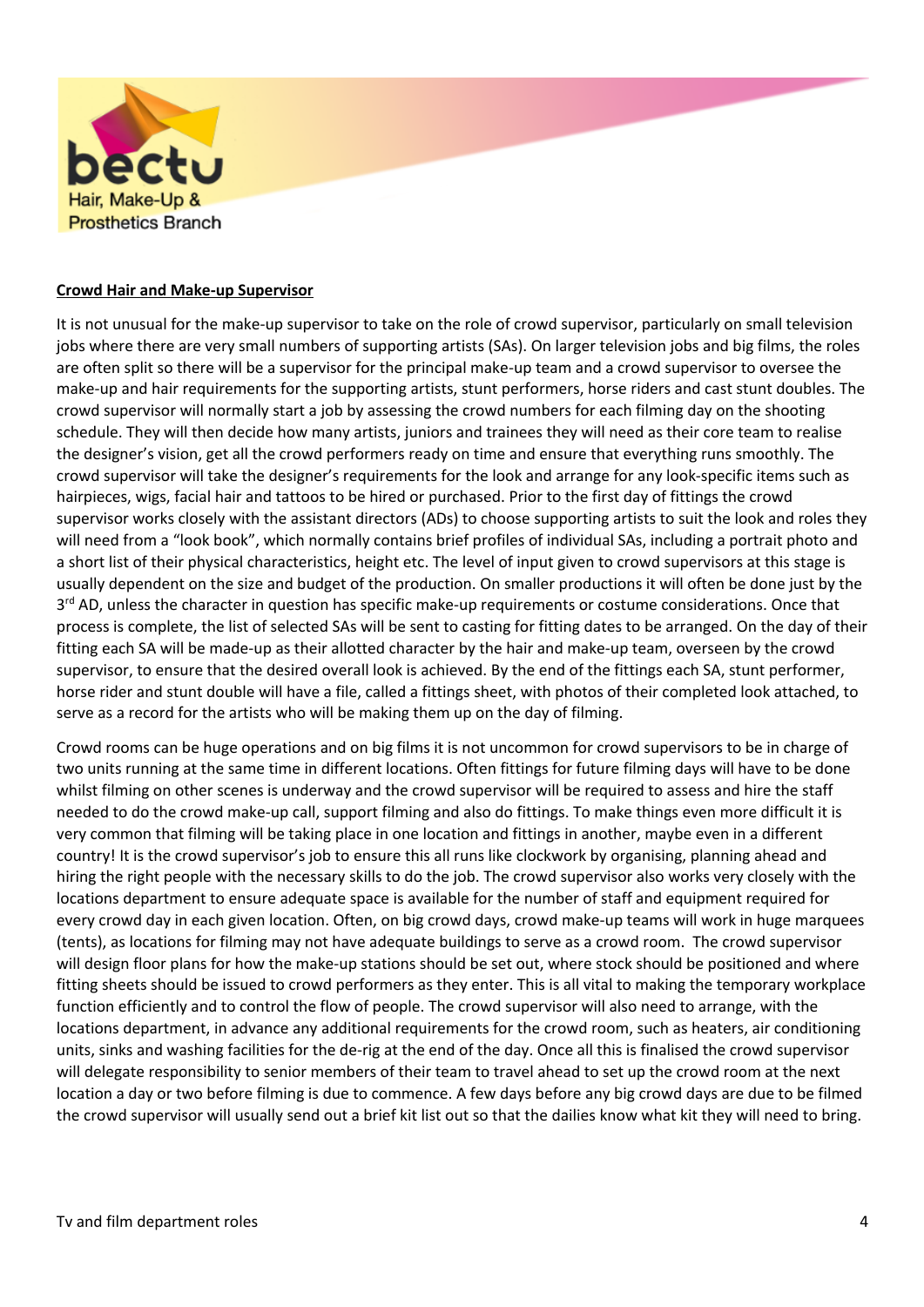

# **Crowd Hair and Make-Up Supervisor (continued)**

Before the call starts, the crowd hair and make-up supervisor will normally brief the team on how the day will run and what type of looks need to be created. Sometimes they will have images or mood-boards as reference or they may have photos from previous shooting days for dailies to view, so that they can get a feel for the looks. As the crowd hair and make-up call begins SAs will start to filter into the room; they will be given their fitting sheet and any additional pieces like wigs, hairpieces, facial hair or tattoos before being assigned to one of the dailies to go through the hair and make-up process. After the call is done and the entire crowd have been through hair, make-up and costume, the ADs will organise a "crowd line-up". This is when all the SAs form a line, or several lines, shoulder to shoulder to be inspected by the crowd make-up and costume teams. This is normally led by the crowd hair and make-up supervisor and a few members of their core team, though it is also common for the make-up designer to attend, if they are available. If any of the SAs need tweaks or alterations they will be removed from the line-up and returned to the crowd make-up area with instructions on what should be altered. After the call the crowd hair and make-up supervisor will normally dispatch small groups of dailies to set, in shifts, to maintain and check the SAs hair and make-up.

While filming continues the crowd supervisor is normally back in the crowd make-up room; working out logistics and planning the next few days or weeks of filming; ensuring that fittings are scheduled with enough time before filming; contacting and booking dailies where required; monitoring and ordering stock and arranging the crowd make-up requirements for each upcoming location. If the crowd room is to be packed down at the end of the day, the crowd hair and make-up supervisor will delegate members of the team to ensure that any stock or equipment, which is not required for the de-rig, is packed away ready to travel to their next location that evening. After wrap, the de-rig begins. The crowd hair and make-up supervisor will usually be involved in the de-rig and oversee the organisation of any wigs, facial hair and hairpieces to be washed, reset or packed to travel and will delegate these tasks appropriately to their team. In addition to of all this, the crowd hair and make-up supervisor is also responsible for keeping track of and completing the time-sheets for all the dailies. This is a huge responsibility and one which requires a clear understanding of the dailies' employment terms and conditions, along with their rates of pay, overtime, any penalty payments they may incur for broken turnarounds, missed meal breaks and night work.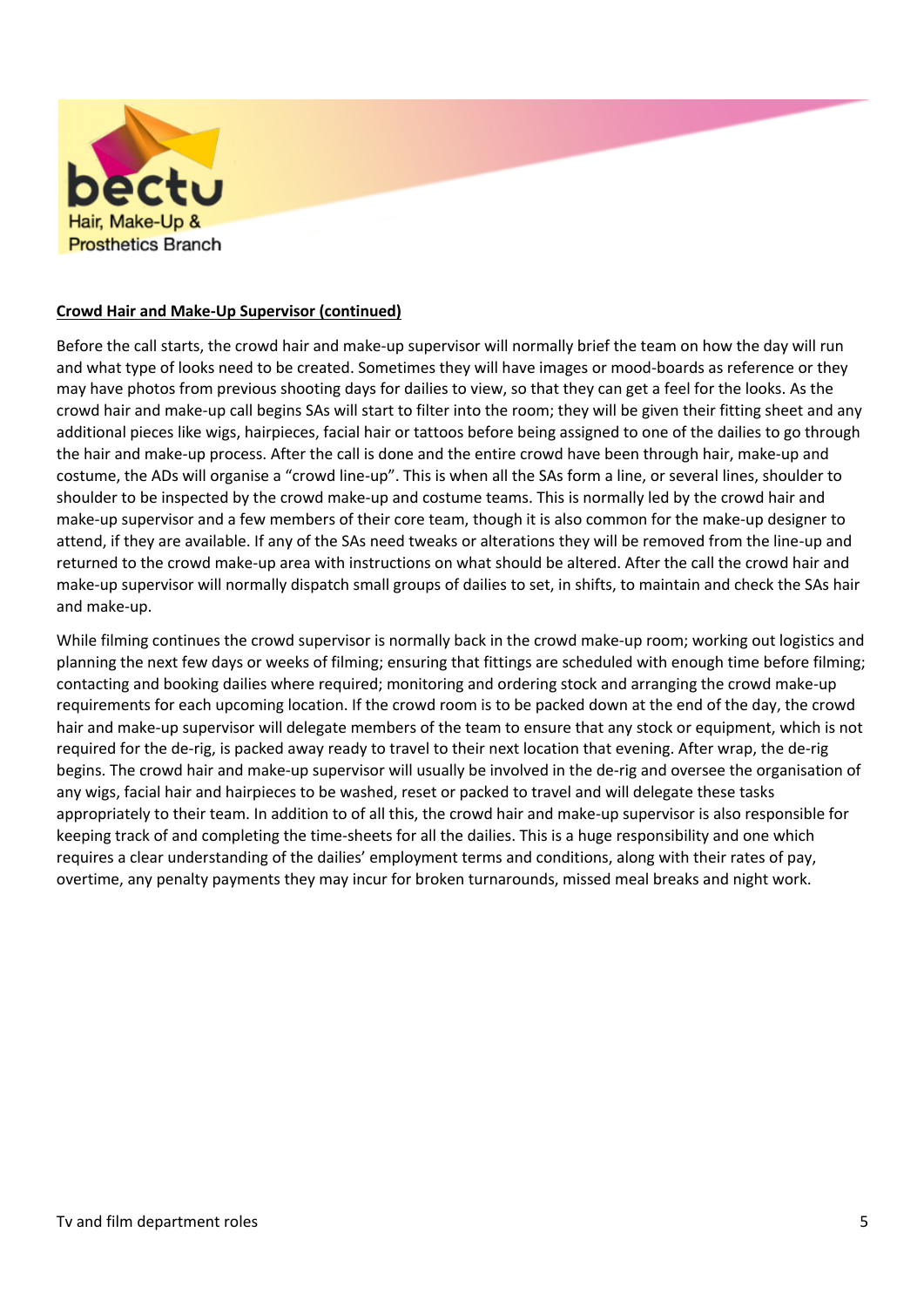

#### **Hair and Make-up Artist**

Hair and make-up artists are expected to be skilled in both hair and make-up. They are required to have a vast range of skills including applying make-up, prosthetics and casualty effects; setting, dressing and applying wigs and hairpieces; applying facial hair; ladies hair-cutting, blow-drying and styling; setting and dressing hair and applying bald caps. Hair and make-up artists must also be familiar with the process of breaking down a script and constructing character breakdowns. Although these are normally done by the hair and make-up designer and supervisor many hair and make-up artists like to use the designer and supervisor's breakdowns as a basis for their continuity files and will also add detailed notes about their actors' characters. Along with the hair and make-up designer and supervisor, the make-up artists will also be in early every morning, often before the rest of the crew, to set up their workstation before the actors arrive to get ready for the day's filming. When the actors arrive in the make-up truck / make-up room the artist has only a pre-set amount of time to get them totally ready for the day's filming. This is discussed with the designer or supervisor the previous day, so that call times are correct and the day is scheduled efficiently. As television episodes and films are almost never shot in story order, it is common for actors to have hair or make-up changes throughout the day and this too must be discussed and planned on the call sheet. Once the actors are ready and in costume, the artist will pack a small bag of make-up and hair products along with combs, hair brushes and make-up brushes to take to set. On set the hair and make-up artists will stand-by to maintain their actor's hair and make-up throughout the day and do touch-ups wherever required. Most of the day on set will be spent by the checks monitors where each camera shot is displayed for craft departments like hair and make-up, costume and art department to view and check their work. Often there are separate monitors set up for the director and script supervisor. After each set-up is framed and actors' marks have been placed, there is usually a camera rehearsal to check logistically that the actors' cues work for the scene, that they hit their marks at the right time and the camera is where it should be as it moves through the scene. After this a call for "final checks" or "checks to shoot" will be made and make-up and costume step in to quickly do any touch-ups or tweaks before the cameras begin recording. This is the normal routine for every camera set-up so there are plenty of opportunities for the make-up artist to maintain their work. When doing checks the make-up artist must be as quick and thorough as possible to ensure their work is done to a high standard but that the schedule for the day isn't compromised by taking a long time to complete simple tweaks. Throughout the day it is the make-up artist's responsibility to keep notes and take photos for each scene and add them to their continuity records. Often between camera set-ups they will take photographs of their actors on set for continuity, together with photos of the shots on the monitors. At the end of the day when all the scenes are shot the first assistant director will call "wrap". At this point filming is finished for the day and the make-up team head back to the make-up truck / room and get ready for their actors to arrive to have their make-up, wigs, prosthetics and facial hair removed before their skin is cleansed, toned and moisturised. After the cast have had their make-up removed and have headed home for the evening, the make-up artist along with the rest of the team will clean the make-up brushes they have used that day, do any cleaning and maintenance and reset any facial hair or wigs required for the next day's filming before going home.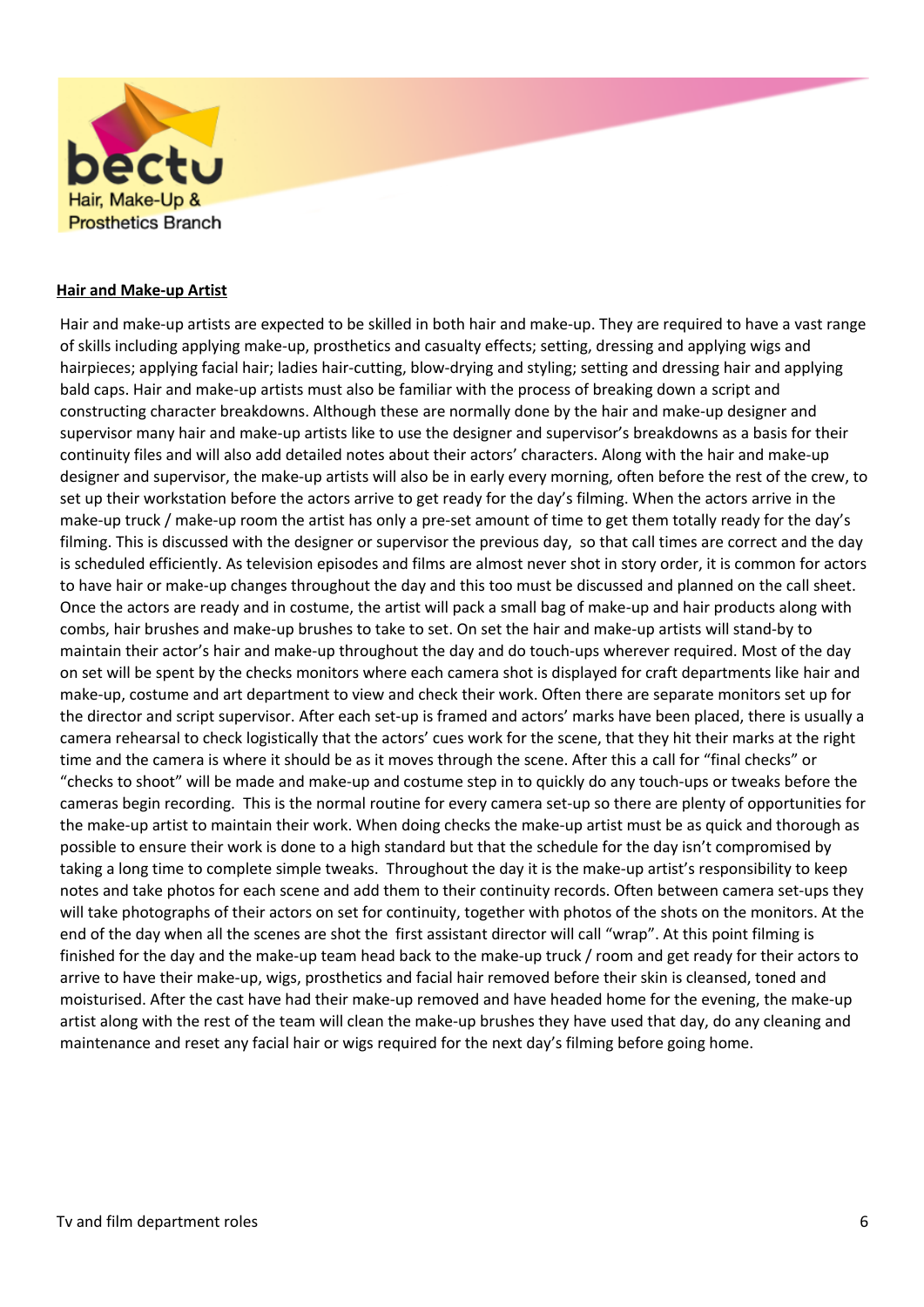

### **Personal Hair and Make-up Artist / Personals**

A personal hair and make-up artist is someone who is employed solely to look after a specific performer. Often an actor may request a particular artist to look after their hair and make-up needs for the production and in some cases, depending on the performer, they may have both a personal make-up artist and a personal hairdresser. Just like the other hair and make-up artists, the personal will be responsible for maintaining the continuity of their performer's look, along with any re-dressing of wigs, facial hair and any other specific aspects of their hair and makeup. The relationship between personals and a performer are often longstanding and built on a mutual trust and respect which has developed over many years of working together.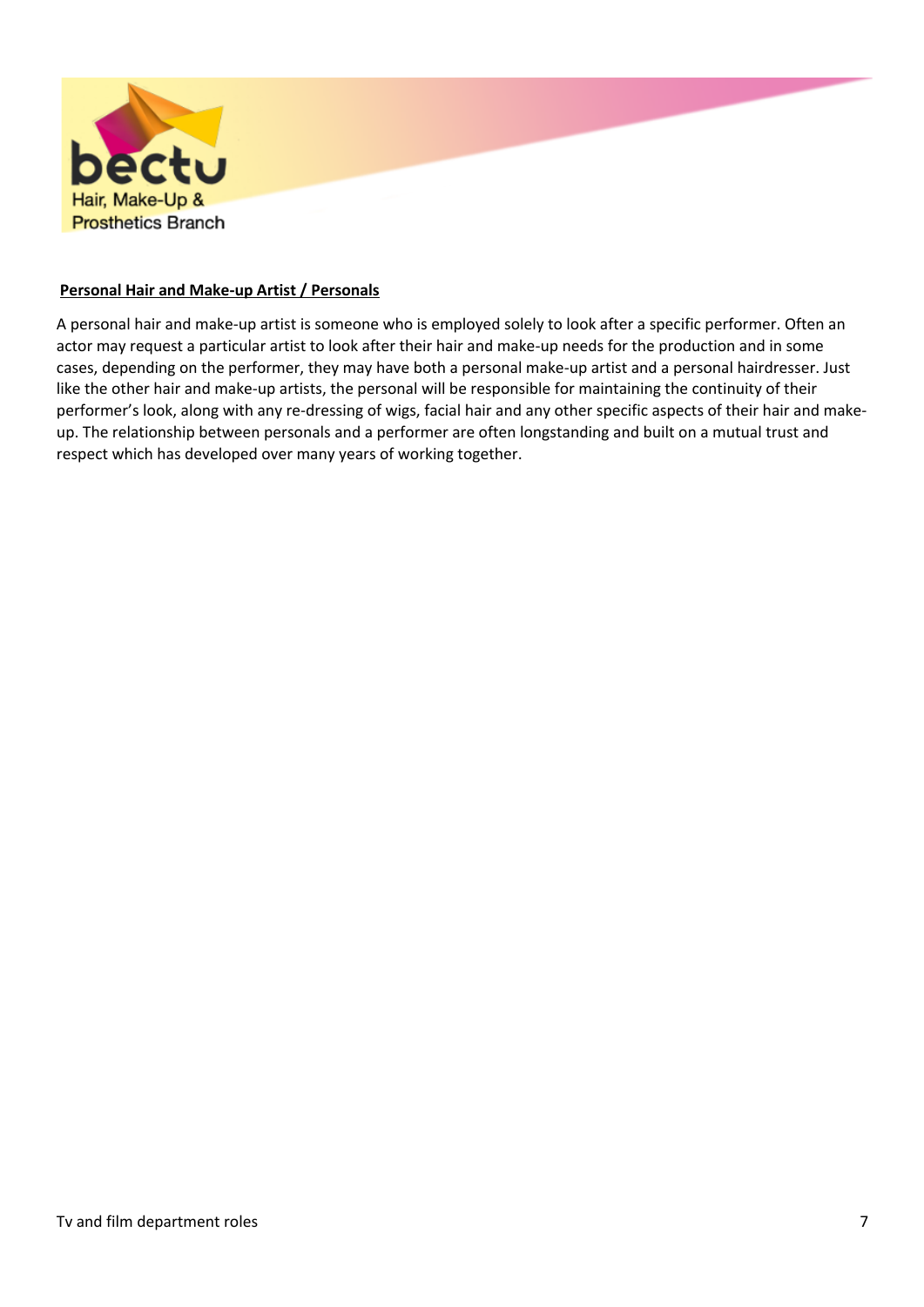

# **Senior Junior Hair and Make-up Artist / Hair and Make-up Assistant**

The role of senior junior hair and make-up artist is a relatively new role, found mainly in large departments on bigger budget film productions, to help juniors who have gained quite a lot of experience but who are not quite ready to step up, to make the transition from junior hair and make-up artist to fully-fledged make-up artist; a grade which is only achieved after obtaining a wide range of experience and a broad set of skills across the disciplines within the craft of make-up artistry. Senior juniors will do similar work to juniors but the role carries some more responsibilities, usually an opportunity to take on artists requiring a little more work. This grade also commands a higher fee than a junior. Likewise, in a crowd room setting there is more responsibility given to a senior junior and the work is generally closer to that of a hair and make-up artist. Since they are generally not as busy with actors as the more senior grades, senior juniors may be more involved in planning tasks and may be given more responsibility in the daily administration that is required to keep the department running. They can also be of great help to designers, alongside juniors and trainees, and can be very effective at imparting their experience and knowledge to the less-experienced grades to help them learn the ropes. This is all crucial experience and learning required to become a fully-fledged hair and make-up artist and, in the future, possibly a supervisor or designer.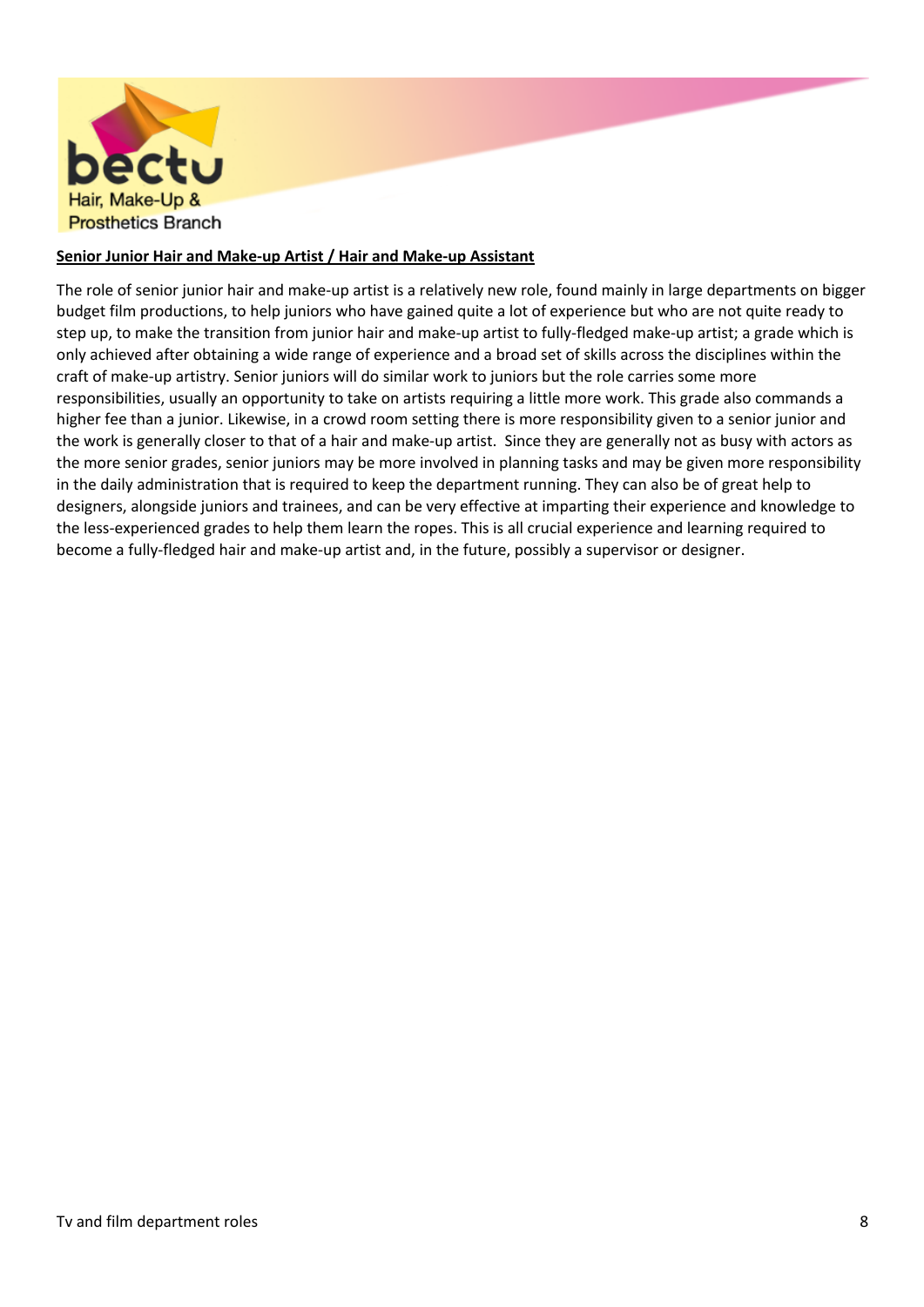

## **Junior Hair and Make-up Artist / Hair and Make-up Assistant**

Junior hair and make-up artist roles are very similar to that of a make-up artist. Like the rest of the team the working day of a junior hair and make-up artist starts early in the morning with them helping to get the make-up truck set up for the day's filming and arranging their work station for any actors called that day. Normally if a junior make-up artist is assigned a cast member to look after, it will be one who doesn't have complex continuity and generally has a straightforward look. It is also common for a junior hair and make-up artist to be a second pair of hands for any of the more senior members of the team, passing grips and pins to them or fetching products or tools to help them complete their make-ups. In addition to looking after their own actors, junior make-up artists will help with maintaining, blocking and washing wigs, along with ordering stock, running errands, standing-by on set and maintaining continuity. Junior hair and make-up artists are also involved in crowd days where there are a large numbers of supporting artists to be made up. It is common that juniors are involved in setting up make-up rooms or crowd make-up tents with all the required products and equipment. On busy crowd days they may also be involved in the make-up call to help get the supporting artists ready on time. Throughout the course of a shooting day the tasks of a junior make-up artist can vary significantly; from being on set maintaining continuity to being in the makeup room setting up for later make-up calls, blocking and washing wigs. It is common for the junior make-up artist to guide, support and pass on their knowledge to the trainee make-up artist in their role and help with cleaning the make-up room/make-up truck, setting up and resetting make-up stations, organising stock and carrying out any tasks, like refilling moulds, which are needed for the next day's filming. At the end of the day, if the junior make-up artist isn't on set they will generally help the trainee get the make-up room/truck ready for the actors coming in to have their make-ups removed. They will lay out each station with the required make-up removers, cleansers, toners and moisturisers, as well as setting up the backwash area for any hair or wig washing that may need to be done and preparing hot flannels. Once the cast have had their make-up removed and have left for the evening, the junior make-up artist, along with the rest of the team, will clean the make-up brushes they have used that day, do any cleaning and kit maintenance required for the next day's filming before going home. The roles of a junior make-up artist and responsibilities associated vary widely between television and film productions and all tasks are delegated by the senior members of the team based on the juniors experience, confidence and ability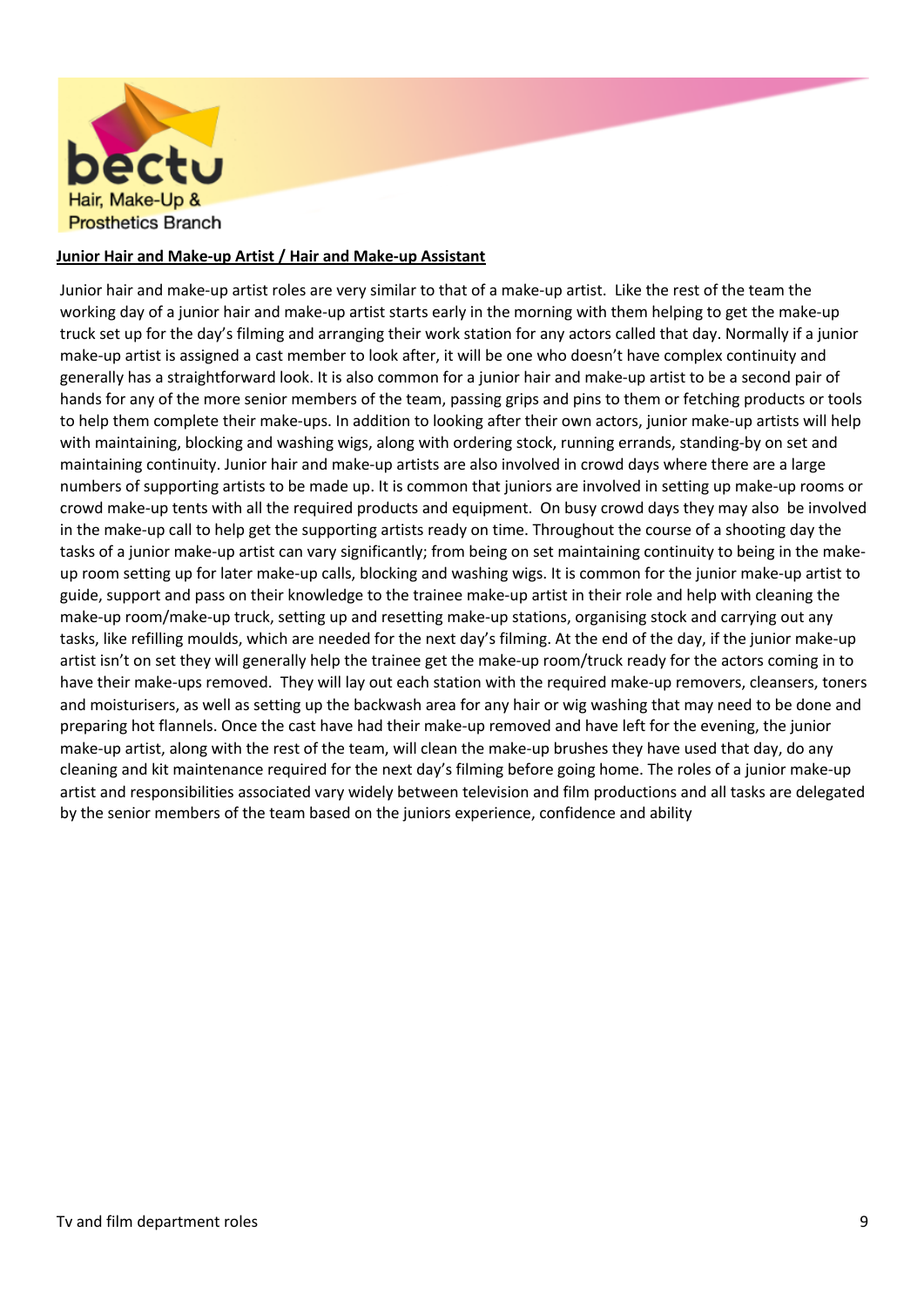

### **Trainee Hair and Make-up Artist**

The role of hair and make-up trainees varies according to the production. Most start the day reading the call sheet and putting together kit bags depending on what is needed. That might include anything from towels and hair dryers if there is a rain scene scheduled, or hot flannels, wet wipes and towels for an on set removal of blood or dirt make-up. Hair and make-up trainees learn by watching more experienced team members working and by passing grips and pins when they are setting or hairdressing. Often the hair and make-up trainee's first introduction to a hands-on make-up call is in the crowd room where on busy crowd days they may be involved in doing hair and make-up looks on supporting artists for crowd scenes. This type of experience is vital in building interpersonal skills between them and a performer. Depending on experience, confidence and ability, the trainee make-up artist may even be responsible for some minor characters and stunt doubles, working under supervision. If the hair and makeup trainee has no cast members on set, most of their day will be spent in the make-up truck. It is common for the trainee to help with packing any additional bags that have to go to set; for example, on days where filming is outside and there is rain forecast, dry bags with towels, hairdryers and rain-bonnets. Often, on busy mornings, the trainee will take a list of breakfast orders from each of the make-up team, including themselves, collect the orders from catering and bring them back to the make-up room/truck. After the morning's make-up calls have been completed and the rest of the make-up team have gone to set, the trainee will normally do laundry and wash any make-up gowns, towels and flannels from the night before. Whilst the wash cycle is on, they will normally clean the make-up stations, discard any used consumables like cotton pads, cotton buds or tissues and clean any mixing palettes and brushes used by the make-up team. Doing this gives the make-up trainee an opportunity to assess the brush, product and application choices of the more experienced team members and delivers a further insight into the make-up applications they will have observed that morning, not forgetting to put any laundry in the tumble dryer! If there are any Probondo moulds to be filled or stock orders to be packed away this is also a good time to do these tasks as there will be very few people in the make-up room/truck which gives the trainee space to work without interruption or interrupting a make-up call. Trainees are also often expected to go out shopping for stock as well as ordering stock online. Hair and make-up trainees are also responsible for assisting with continuity by taking photographs and notes. This is crucial to learning how continuity works so that, when the trainee progresses to having cast members of their own to look after, they have a thorough understanding of the process. It is not uncommon for the hair and make-up trainee to standby and do checks on supporting artists on busy crowd days. This provides trainees with a first-hand understanding of the atmosphere of a set and how it all runs, so they gain confidence in knowing when it is time for them to step in to do their checks and building their understanding of 'set etiquette'. Before wrap the trainee will normally fold and put away any dry towels and flannels, return any capes to the make-up station they came from, prepare hot flannels and help the other team members set out any cleansers, toners and moisturisers the artists require. When moving locations, the hair and make-up trainee will help to pack down the make-up truck, as all of its contents have to be stored away and secured to ensure they don't get damaged as the truck travels to the next location. The specific tasks a trainee is given are very much dependent on ability, confidence and experience and will be delegated based on whether the make-up team think the trainee is ready for the responsibility.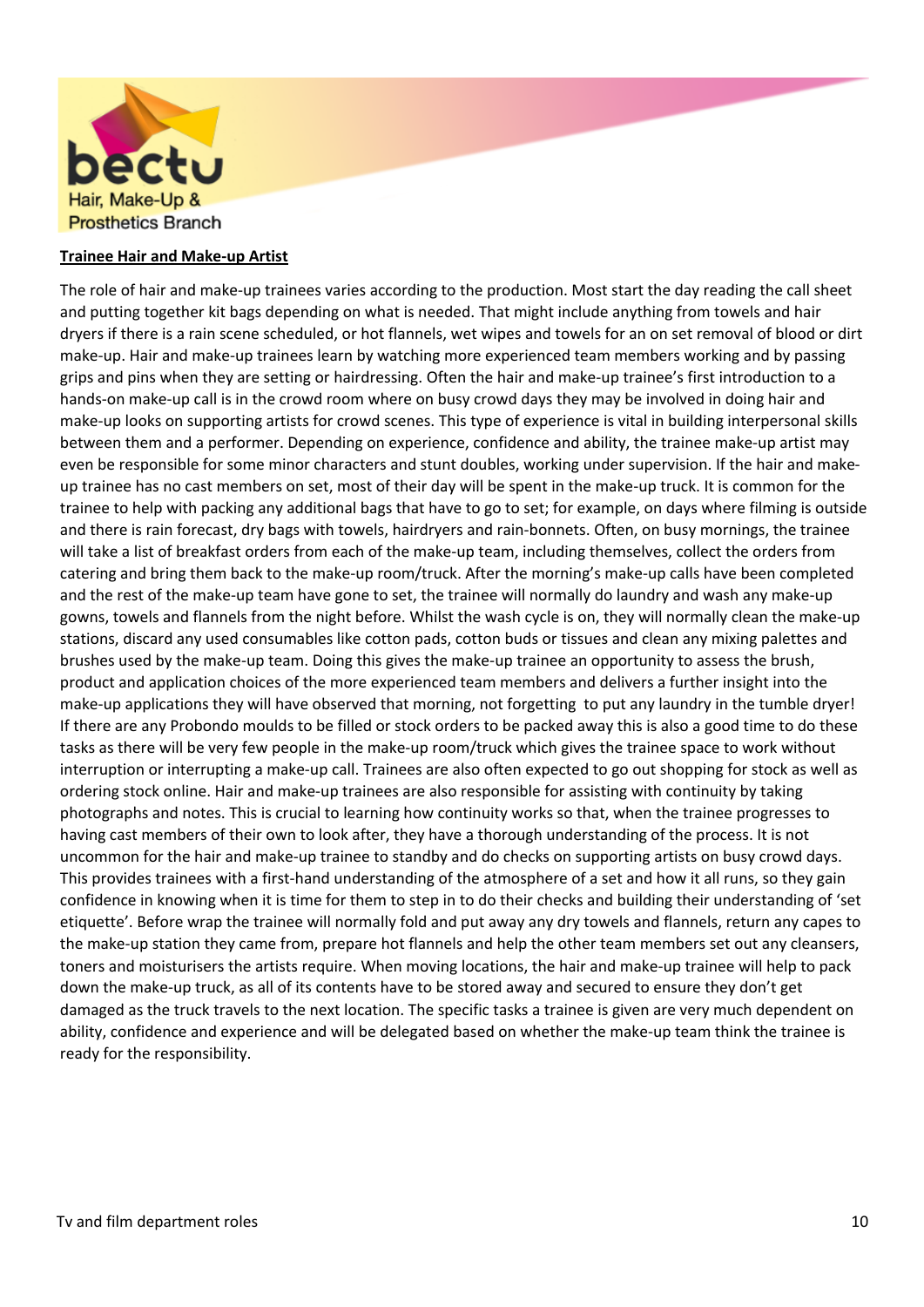

It is understandable that straight out of college, newly-qualified and eager to get stuck in, your first role may feel like a bit of an anti-climax but a good trainee is worth their weight in gold and, like any opportunity, you will get out of it what you put in. You have proved yourself to your tutors but now you need to integrate into a team of experienced professionals who need to assess your strengths and weaknesses to better teach you and help you improve.

# .**Key qualities in a successful hair and make-up trainee**

**Reliability:** It is crucial to be reliable. Every member of the team is vital and your team need to be able to rely on you to complete each task you are given to the best of your ability, as quickly as possible.

**Time keeping:** Being at work on time, ready to work, every day with the rest of your team is the first step in proving your commitment to the job and your team.

**Attitude:** A person with a positive personality is a person everyone likes to have in their team. You will work long days in an environment that requires you to think on our feet and will often put you in quite stressful situations. Like any opportunity, you get from it what you put in. Make sure you're putting positivity in and you will get positivity back in abundance.

**Practical skills:** Be able to do basic hairdressing and make-up application.

**Observation:** Being able to learn by observing others working is a crucial skill for a hair and make-up trainee.

**People skills:** For many actors the make-up department is a safe haven where they come to get into character and relax whilst going through the make-up process. It is important that you are able to assess people's characters as well as read the tone of the room and conduct yourself accordingly so as not to disturb others.

**Communication skills:** Communicating with your team is essential in order for them to understand your workload and needs as well as for you to understand theirs. This will help you be a more supportive team member and understand the collective goals of the department.

**The ability to prioritise:** As a hair and make-up trainee you will no doubt feel, at some point, that you have a million and one tasks to complete and not enough time to do them. The ability to sort your tasks by importance is invaluable in coping with the fast-paced work place of television and film production. But on top of this remember to communicate; if your team don't know you are struggling they can't help you.

**The ability to drive:** being able to drive is a massive advantage as a trainee. If your working day starts at 6am and you are filming on location, in the middle of nowhere, it may be physically impossible for you to get to work on time in the morning via public transport. When travelling at anti-social hours, having your own transport can be a matter of personal safety as well as time-keeping and helps to ensure you can get as much rest as possible between your working days. The ability to drive also makes it easier for you to run errands and do stock shopping without having to carry loads of bags on and off public transport.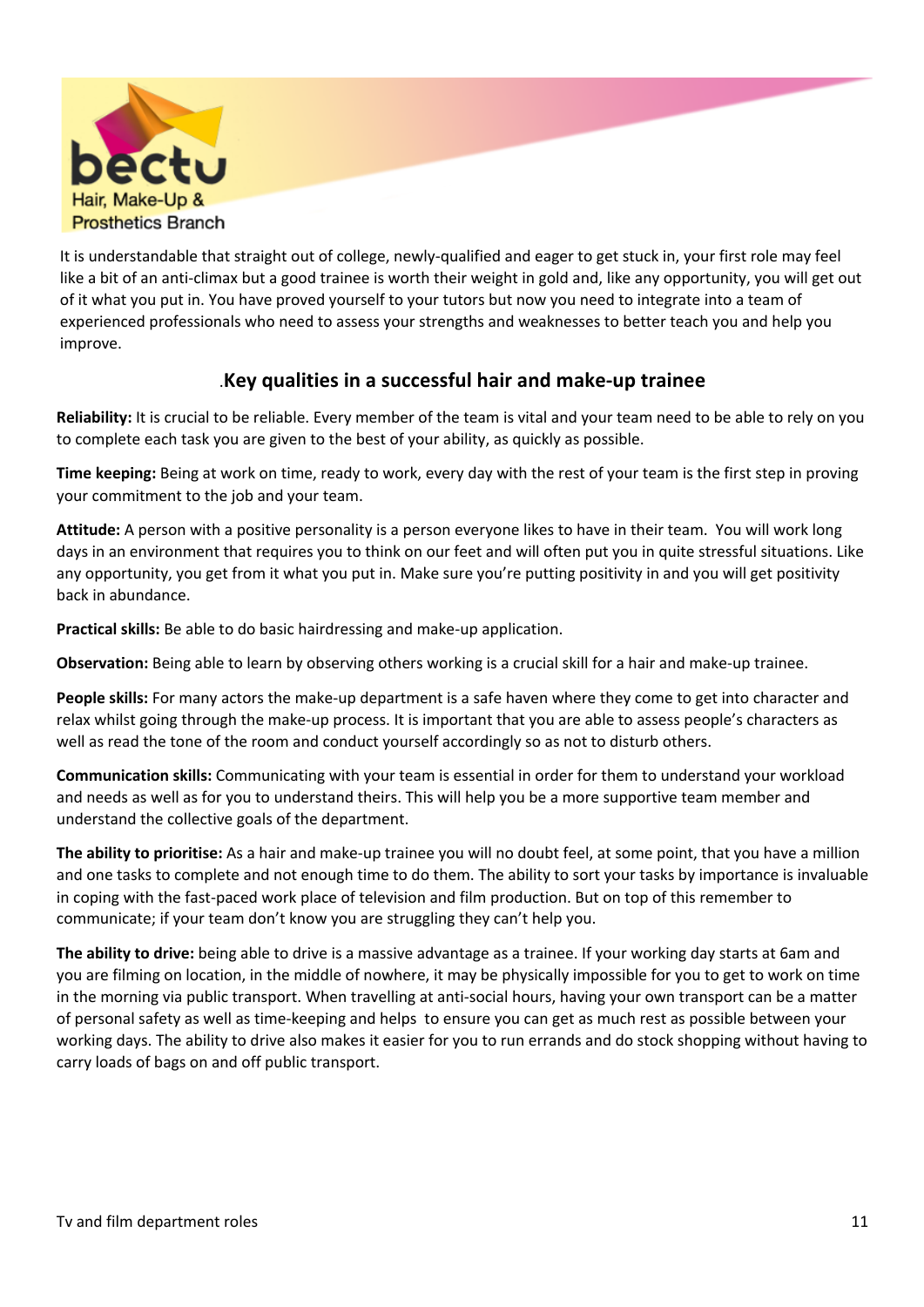

As a trainee, it is important to remember that your role within the team is to support and learn. Don't be afraid to ask questions if you don't understand something. Be humble, observant, polite and professional. You are not expected to know everything; every member of the team started where you are now. It is inevitable that you will make mistakes but if you do, own them and ask your team to help you to remedy them.

# **It takes a long time to build up a comprehensive make-up kit and it is very expensive but you have a long career ahead of you to build it up. Trainees are not generally expected to have a huge amount of kit but below is a list of staples that will form a good starting point for your first day on the job.**

**Set bag:** These come in various shapes and sizes with multiple pocket and accessory combinations. They are generally made of clear plastic material which makes it easy to identify the product you need quickly.

**Pin box:** Pin boxes are essential for organising grips, pins, hair-bands and wig-clips. A well-organised and wellstocked pin box at your station makes hair work a lot easier and saves a lot of time if you don't have to rummage in a bag of mixed grips and pins. It is common for make-up artists to also carry a small well-stocked pin box in their set bags. Small, folding fishing-tackle boxes are great for this.

**Hair brushes:** A selection of good quality hair brushes; such as a paddle brush, various sizes of round blow drying brushes, Denman brush (D3 original style 7 row) and a dressing-out brush (Isinis or Mason Pearson).

**Hair combs:** A selection of combs; such as a pin-tail comb, rat-tail comb, wide-tooth comb and cutting comb.

**Set of make-up brushes:** A huge collection isn't necessary but a small selection of your favourites, which are good for a range of uses, is a great thing to have in your set bag.

**Powder-puffs:** A small stock of these is useful for many things. Puffs are great to wear on your little finger when doing touch-ups so that you aren't resting your hand directly on the actors face, as well as for taking down shine.

**Sponges:** Orange and black stipple sponges are very handy for adding texture to make-ups like bruises and grazes. Some people also like to have make-up wedges and small natural sea-sponges for applying foundation.

**Consumables:** Your set bag should always have tissues, wet wipes, and cotton buds in it for cleaning make-ups and general cleaning.

**Basic electricals:** A hairdryer and straighteners are two staple and versatile pieces of kit for any hair and make-up artist. If you are working on any period jobs, a set of Babyliss hot sticks would also be helpful.

**Simple hair products**: A small selection of hair products; such as dry wax, sticky wax, wet gel, matte clay, dry shampoo and hairspray is useful to have at your work station and in your set bag. For your set bag it may be worth buying mini cans of hairspray and dry shampoo and decanting some of your other products into a little stackable pot system to save on space.

**Spirit gum:** To begin with it will be rare for you to have to glue anything down on set but being prepared in case you need to won't do any harm and if one of the make-up team has forgotten to pack theirs, then you will be remembered as the trainee who came prepared. It is a good idea to have a brush specifically for applying spirit gum as it will most likely get ruined and once it is all sticky you won't want to be using it for anything else.

**Blood sweat and tears:** All these are available in small containers and are staples in any set bag. A tear stick, small bottle of simulated sweat (the RCMA one is an ideal size for a set bag) and a small dropper bottle of blood. It is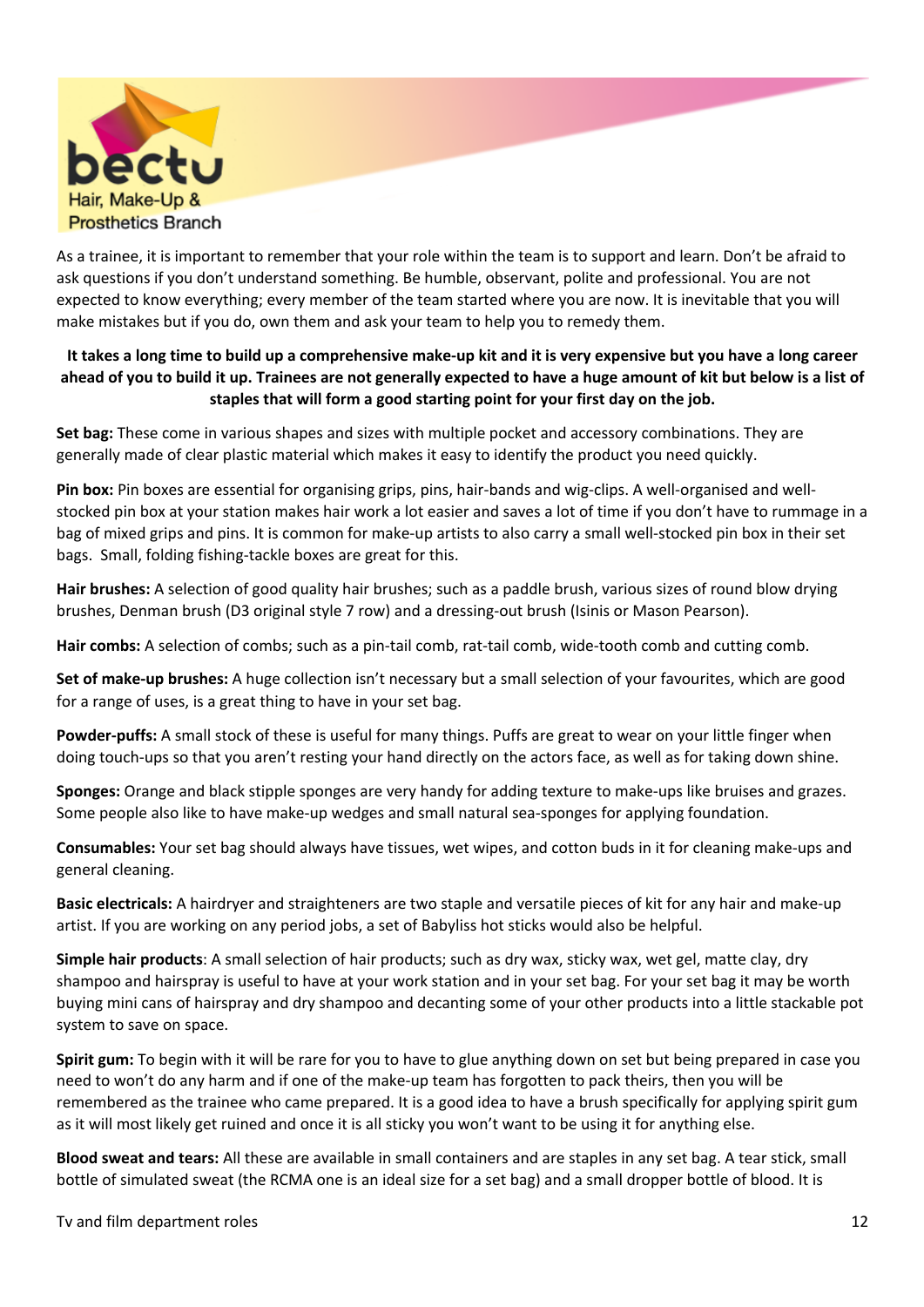probably worth having a tiny travel size can of shaving foam with that bottle of blood to help remove any staining.



**Basic palettes:** A foundation and concealer palette and Supracolor character palette will help you out in most situations, from tattoo coverage to bruises, scrapes and dirty-down make-ups. As you work more you will build up your kit as you go.

**Fluids:** A small water spray and an atomizer spray filled with 99% isopropyl alcohol will come in very helpful. The water spray for wetting down and, in a pinch, creating sweat; the alcohol for reactivating spirit gum to re-stick moustaches or facial hair, as well as for diluting grease paints and activating alcohol colour palettes.

**Some handy extras:** A small manicure set with nail clippers and file; nail polish remover pads or a nail polish remover pot (dip pot) and a good, silicone-based, clear anti shine. Mac sell one that is very popular, as is Maybelline's baby skin anti shine.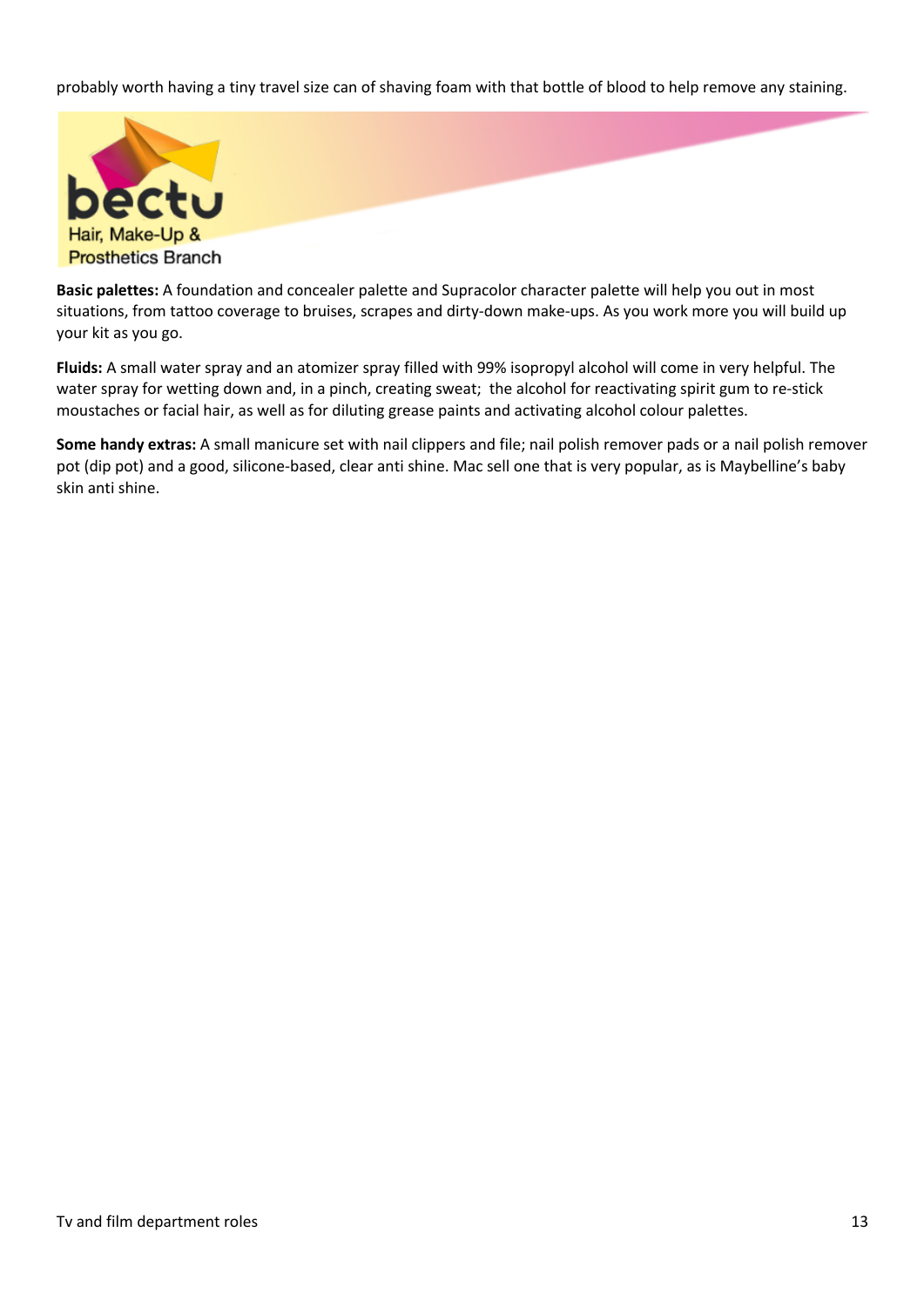

#### **Dailies**

Dailies is the term used to describe crew who are hired for very short periods of time without a formal contract. Where the make-up department is concerned, dailies are normally employed to do the hair and make-up for supporting artists, stunt performers and on-screen horse riders and grooms on busy crowd days. They bring all their own kit and will have been given guidance on what kit they may need for the days they are booked by the crowd supervisor / key. Within the dailies structure the grades previously mentioned still apply:

### **Dailies Trainee Hair and Make-up Artist**

Trainees employed as dailies on busy crowd days are often tasked with helping to run the make-up call. Crowd rooms can be very busy places with hundreds of supporting artists. The SAs will have previously been in a fitting and a file, called a fitting sheet, will have been made for them. A fitting sheet will contain notes of any wigs, facial hair or specific make-up directions that should be applied for that days filming. Normally it will also contain photos of the performer in the final look that the artist is expected to recreate. The trainees will help to run the call by sorting through the fitting sheets and assigning them to the relevant SA before directing them to a vacant make-up station to be made-up. The trainees are often also tasked with fetching and delivering any wigs or facial hair, which were allocated to a performer in their fitting, to the make-up artist who is making them up. If any dailies trainees are given practical make-up tasks they will normally be very minimal or simple jobs like dirtying-down hands and feet. Once the make-up call is finished, the trainees will then gather-together and sort-out all the fittings sheets and begin preparing the crowd room for the next working day. Before wrap, the trainees will prepare for the de-rig and, when the SAs return from set, it is the trainees' responsibility to gather-in all the wigs and facial hair and sort them so they can be stored safely ready for the next day's filming, be redressed or packed away as required. Doing dailies as a trainee is a fantastic way of networking, getting to know a lot of more-experienced artists and building contacts quickly. It comes with the opportunity of observing people with a broad range of skills and experience levels, working their magic. It is a brilliant environment in which to watch and learn as well as observing the organisational skills required to run a make-up call smoothly.

#### **Dailies Junior Hair and Make-up Artist**

A dailies junior will usually be expected to bring a small amount of kit and be tasked with simple make-up and hair work; like gents grooming and men's blow-drys and styling. Normally a suggested kit list is sent out prior to filming so that the junior can pack the kit they need for the job. After the crowd make-up call is complete the dailies juniors will attend set with the dailies make-up artists to maintain and check the supporting artists as required. After wrap they will help with the de-rig under the instruction of the crowd hair and make-up supervisor. As previously mentioned, if you are working in film as a junior you may be employed as either a dailies junior hair and make-up artist or a dailies senior junior hair and make-up artist depending on your experience and skill level.